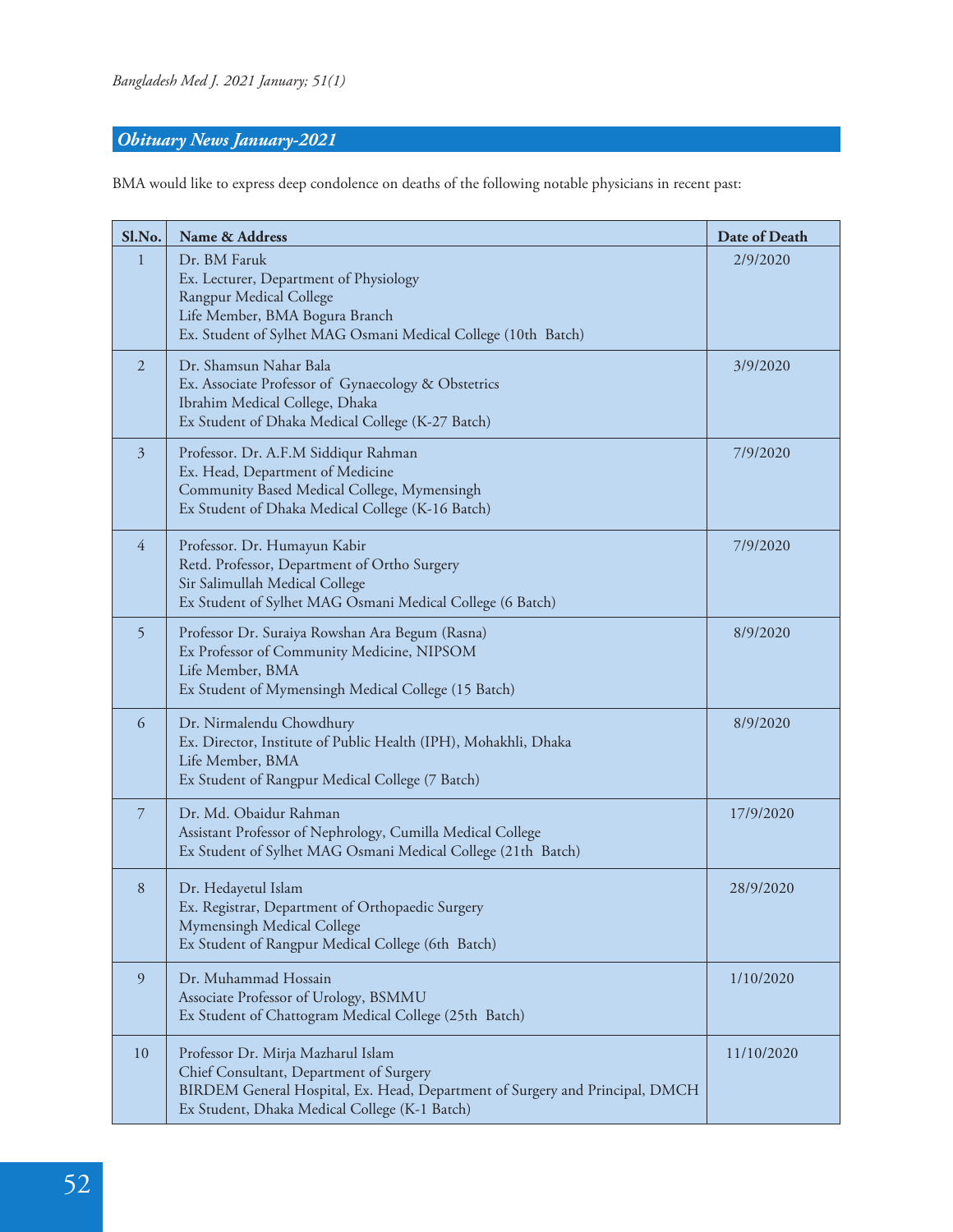| Sl.No. | Name & Address                                                                                                                                                                            | Date of Death |
|--------|-------------------------------------------------------------------------------------------------------------------------------------------------------------------------------------------|---------------|
| 11     | Dr. Kawser Ahmed Mazumder<br>Sub Chief Officer (Medical Treatment)<br>Chattogram Port Hospital<br>Ex Student of Sylhet MAG Osmani Medical College (23th Batch)                            | 13/10/2020    |
|        |                                                                                                                                                                                           |               |
| 12     | Dr. Ramash Chandra Nath<br>Ex. Director, Sher E Bangla Medical college Hospita, Barishal<br>President, BMA Meherpur Branch<br>Ex Student of Chattogram Medical college (4 Batch)          | 14/10/2020    |
| 13     | Dr. Md. Khalil Uddin<br>Medical Officer, Diabetic Association Hospital, Moulvibazar<br>Ex Student, of Rangpur Medical College (16th Batch)                                                | 14/10/2020    |
| 14     | Dr. A K M Masud Rahaman<br>Professor and Head, Department of Medicine<br>TMSS Medical College, Bogura<br>Ex. Student of Chattogram Medical College(20th Batch)                            | 25/10/2020    |
| 15     | Freedom Fighter Dr. Salim Ahmed<br>Life Member and Ex. Executive Committee Member, BMA<br>Ex. Student of Dhaka Medical College (K 29 Batch)                                               | 29/10/2020    |
| 16     | Professor Dr. M A Jalil<br>Ex. Principal and Head<br>Department of Biochemistry<br>Mymensingh Medical College and Kumudini Womens Medical College<br>Ex. Student of Dhaka Medical College | 30/10/2020    |
| 17     | Dr. Sazzad Kamal Heru<br>Senior Consultant, Radiology and Imaging<br>250 Bed General Hospital, Jashore<br>Ex. Student of Rangpur Medical College (13th Batch)                             | 1/11/2020     |
| 18     | Dr. Nasir Uddin Ahmed<br>Assistant Professor of Medicine<br>Monno Medical College, Manikganj<br>Ex Student of Mymensingh Medical College (16th Batch)                                     | 3/11/2020     |
| 19     | Professor Dr. A B M Ali Akbar Biswas<br>Ex. Head, Department of Surgery<br>Shahabuddin Medical College, Dhaka<br>Life Member, BMA<br>Ex. Student of Chattogram Medical College            | 8/11/2020     |
| 20     | Dr. A B M Maksudus Salahi<br>Life Member, BMA<br>Eye Specailist, Mymensingh City<br>Ex Student of Mymensingh Medical College (15th Batch)                                                 | 14/11/2020    |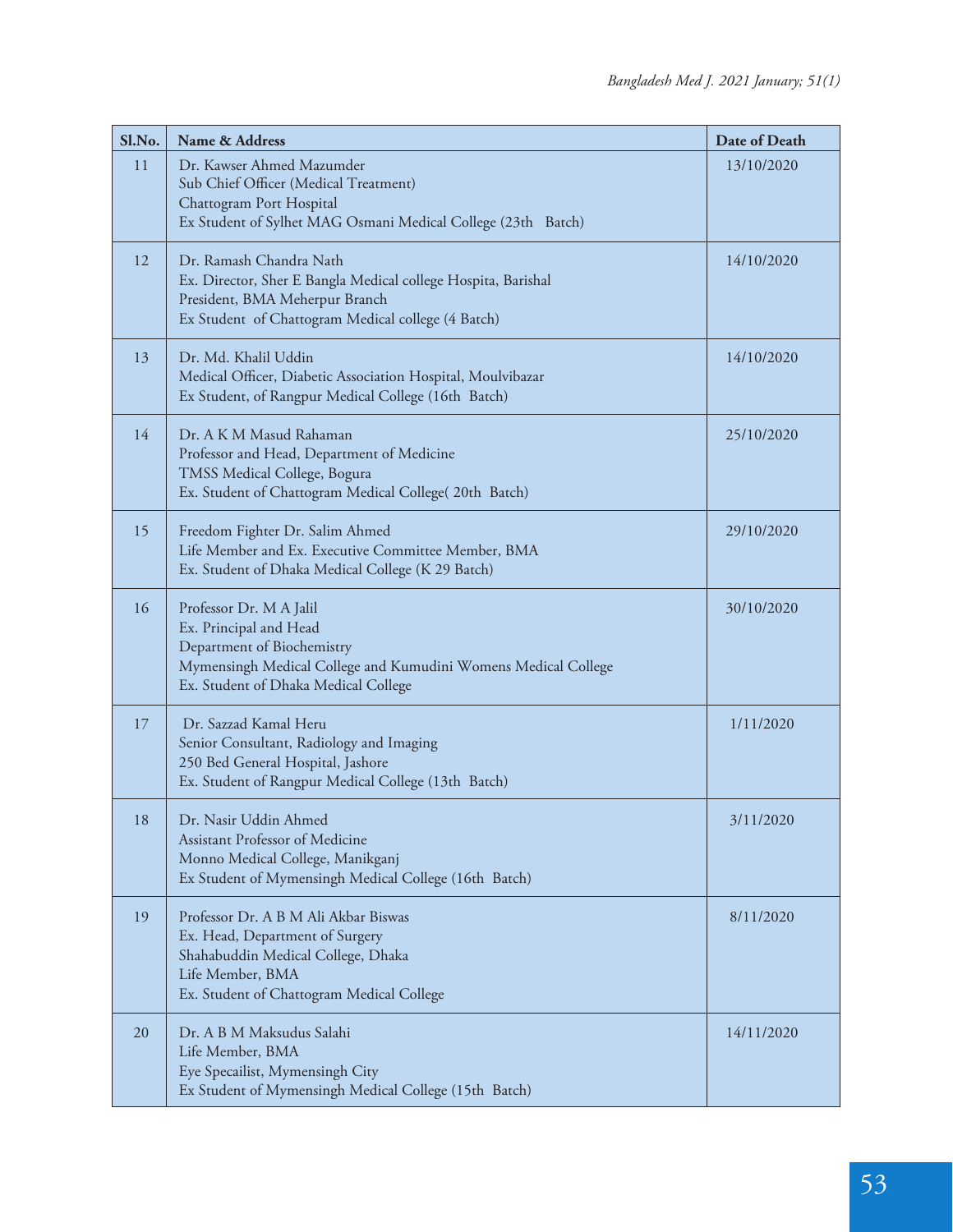| Sl.No. | Name & Address                                                                                                                                                                                                                                           | Date of Death |
|--------|----------------------------------------------------------------------------------------------------------------------------------------------------------------------------------------------------------------------------------------------------------|---------------|
| 21     | Dr. Razaur Rahman Prodhan<br>Senior lecturer, Department of Anatomy<br>Prime Medical College, Rangpur<br>Life Member, BMA<br>Ex. Student of Rangpur Medical College (6 Batch)                                                                            | 15/11/2020    |
| 22     | Dr. Nurul Islam<br>Dermatologist<br>Ex. Director, Agrabad Skin Hospital (American Hospital) Chattogram<br>Ex. Student of Chattogram Medical College (11th Batch)                                                                                         | 18/11/2020    |
| 23     | Dr. AJM Shafiul alam Shah (Babu)<br>Assistant Professor, Department of Anesthesiology<br>Ma O Shishu Hospital, Matuail, Dhaka<br>Life Member, BMA<br>Ex Student of Rangpur Medical College (22th Batch)                                                  | 19/11/2020    |
| 24     | Dr. Bushra Sarwar<br>Sonologist, Islami Bank Hospital, Rajshahi<br>Ex Student of Islami Bank Hospital Rajshahi (5th Batch)                                                                                                                               | 29/11/2020    |
| 25     | Dr. Mujibur Rahman Khan Hira<br>Ex. Associat Professor, Department of Gynaecology<br>Mymensingh Medical College<br>Ex Student of Mymensingh Medical College (10th Batch)                                                                                 | 29/11/2020    |
| 26     | Dr. A K M Shamsul Haque<br>Senior Consultant of Pediatric<br>Impulse Hospital, Dhaka<br>Ex Student of Mymensingh Medical College (7th Batch)                                                                                                             | 3/12/2020     |
| 27     | Dr. Irin Parvin<br>Consultant of Gynaecologist<br>Eastern Medical College Hospital, Cumilla<br>Ex Student of Cumilla Medical College (4th Batch)                                                                                                         | 6/12/2020     |
| 28     | Dr. Saidul Islam<br>Sonologist<br>Ex Student of Rajshahi Medical College (14th Batch)                                                                                                                                                                    | 9/12/2020     |
| 29     | Dr. Rashed Sarwar Alam Rani<br>Medical Officer<br>Bangladesh Public Administration Training Centre, Saver<br>Ex Student of Dhaka Medical College (K-49th Batch)                                                                                          | 13/12/2020    |
| 30     | Professor Dr. Abdul Kader Khan<br>Department of Biochemistry<br>Bikrampur Bhuiyan Medical College<br>Ex. Principal of Dhaka Medical College<br>Ex. Director of Central for Medical Education, DGSH<br>Ex Student of Dhaka Medical College (K-22th Batch) | 13/12/2020    |